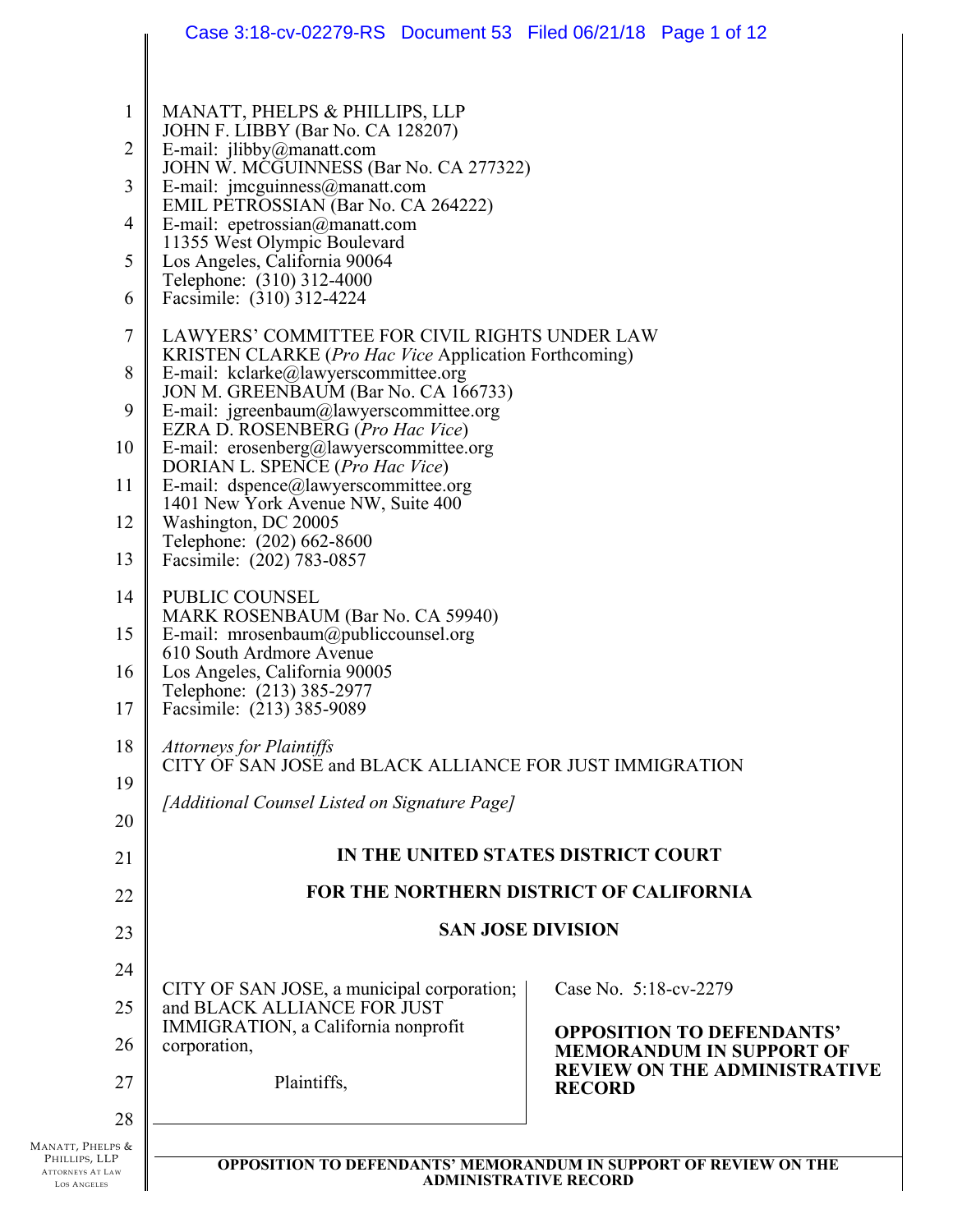|                                                                | Case 3:18-cv-02279-RS Document 53 Filed 06/21/18 Page 2 of 12                                                                                                                                                                                 |
|----------------------------------------------------------------|-----------------------------------------------------------------------------------------------------------------------------------------------------------------------------------------------------------------------------------------------|
|                                                                |                                                                                                                                                                                                                                               |
| $\mathbf{1}$                                                   |                                                                                                                                                                                                                                               |
| $\sqrt{2}$                                                     | VS.                                                                                                                                                                                                                                           |
| $\overline{3}$                                                 |                                                                                                                                                                                                                                               |
| $\overline{4}$                                                 | WILBUR L. ROSS, JR., in his official capacity<br>as Secretary of the U.S. Department of<br>Commerce; U.S. DEPARTMENT OF<br>COMMERCE; RON JARMIN, in his official<br>capacity as Acting Director of the U.S. Census<br>Bureau; U.S. CENSUS BUR |
| 5                                                              |                                                                                                                                                                                                                                               |
| 6                                                              | Defendants.                                                                                                                                                                                                                                   |
| $\tau$                                                         |                                                                                                                                                                                                                                               |
| 8                                                              |                                                                                                                                                                                                                                               |
| 9                                                              |                                                                                                                                                                                                                                               |
| 10                                                             |                                                                                                                                                                                                                                               |
| 11                                                             |                                                                                                                                                                                                                                               |
| 12                                                             |                                                                                                                                                                                                                                               |
| 13                                                             |                                                                                                                                                                                                                                               |
| 14                                                             |                                                                                                                                                                                                                                               |
| 15                                                             |                                                                                                                                                                                                                                               |
| 16                                                             |                                                                                                                                                                                                                                               |
| $17\,$                                                         |                                                                                                                                                                                                                                               |
| 18                                                             |                                                                                                                                                                                                                                               |
| 19                                                             |                                                                                                                                                                                                                                               |
| 20                                                             |                                                                                                                                                                                                                                               |
| 21                                                             |                                                                                                                                                                                                                                               |
| 22                                                             |                                                                                                                                                                                                                                               |
| 23                                                             |                                                                                                                                                                                                                                               |
| 24                                                             |                                                                                                                                                                                                                                               |
| 25                                                             |                                                                                                                                                                                                                                               |
| 26                                                             |                                                                                                                                                                                                                                               |
| 27                                                             |                                                                                                                                                                                                                                               |
| 28<br>MANATT, PHELPS &                                         |                                                                                                                                                                                                                                               |
| PHILLIPS, LLP<br><b>ATTORNEYS AT LAW</b><br><b>LOS ANGELES</b> | OPPOSITION TO DEFENDANTS' MEMORANDUM IN SUPPORT OF REVIEW ON THE<br><b>ADMINISTRATIVE RECORD</b>                                                                                                                                              |
|                                                                |                                                                                                                                                                                                                                               |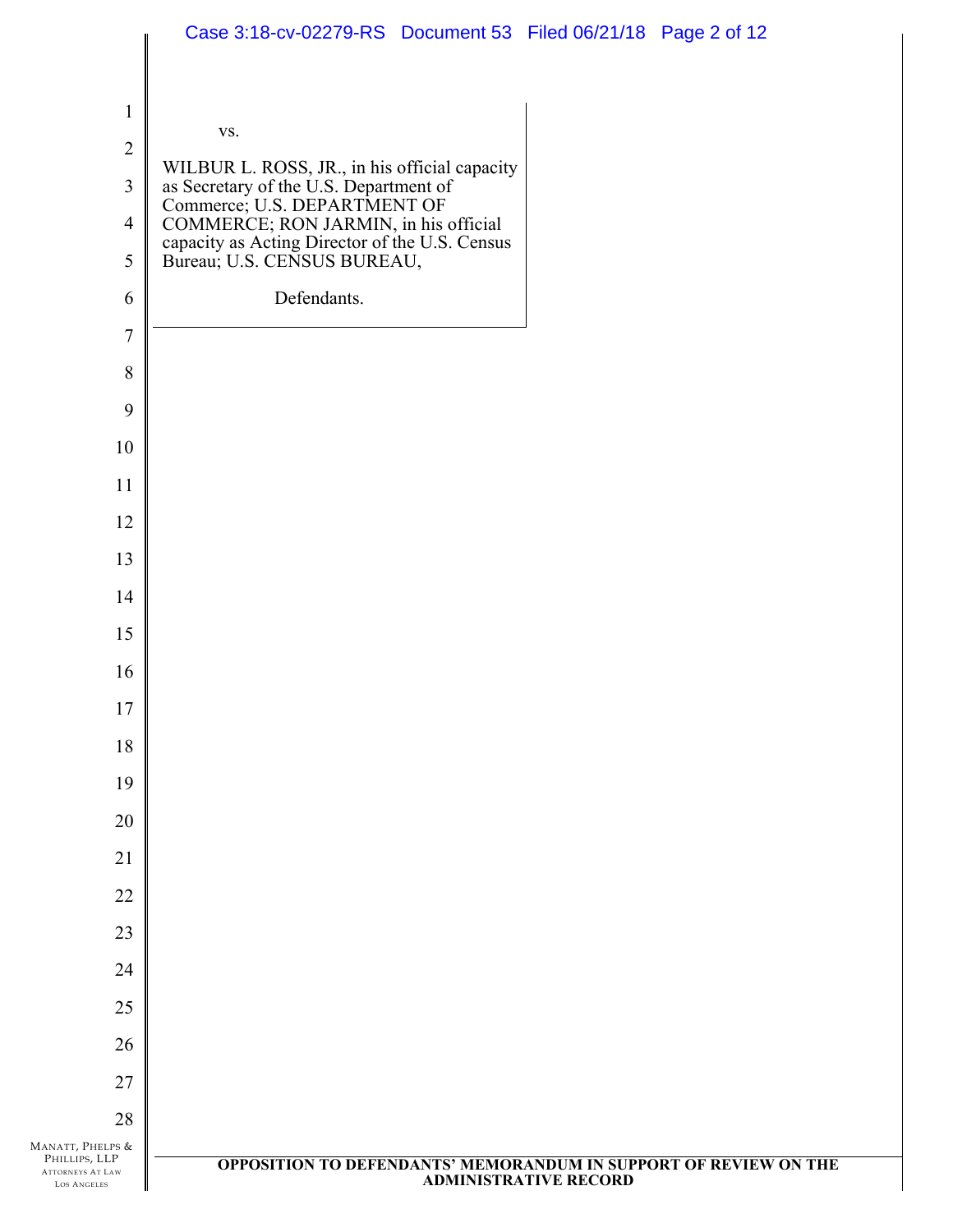|                                               | Case 3:18-cv-02279-RS Document 53 Filed 06/21/18 Page 3 of 12                                           |      |
|-----------------------------------------------|---------------------------------------------------------------------------------------------------------|------|
| 1                                             | <b>TABLE OF CONTENTS</b>                                                                                |      |
| $\overline{2}$                                |                                                                                                         | Page |
| 3                                             |                                                                                                         |      |
| 4                                             |                                                                                                         |      |
| 5                                             | 1.<br>The Facts Here Demonstrate Not Only a Preliminary Showing of Bad Faith but<br>II.                 |      |
| 6                                             |                                                                                                         |      |
| 7                                             | Staying a Decision on Discovery Would Inordinately Delay This Matter  5<br>III.<br>IV.                  |      |
| 8                                             |                                                                                                         |      |
| 9                                             |                                                                                                         |      |
| 10                                            |                                                                                                         |      |
| 11                                            |                                                                                                         |      |
| 12                                            |                                                                                                         |      |
| 13                                            |                                                                                                         |      |
| 14                                            |                                                                                                         |      |
| 15                                            |                                                                                                         |      |
| 16                                            |                                                                                                         |      |
| 17                                            |                                                                                                         |      |
| 18                                            |                                                                                                         |      |
| 19                                            |                                                                                                         |      |
| 20                                            |                                                                                                         |      |
| 21                                            |                                                                                                         |      |
| 22                                            |                                                                                                         |      |
| 23                                            |                                                                                                         |      |
| 24                                            |                                                                                                         |      |
| 25                                            |                                                                                                         |      |
| 26                                            |                                                                                                         |      |
| 27                                            |                                                                                                         |      |
| 28                                            |                                                                                                         |      |
| MANATT, PHELPS &<br>PHILLIPS, LLP             |                                                                                                         |      |
| <b>ATTORNEYS AT LAW</b><br><b>LOS ANGELES</b> | <b>OPPOSITION TO DEFENDANTS' MEMORANDUM IN SUPPORT OF REVIEW ON THE</b><br><b>ADMINISTRATIVE RECORD</b> |      |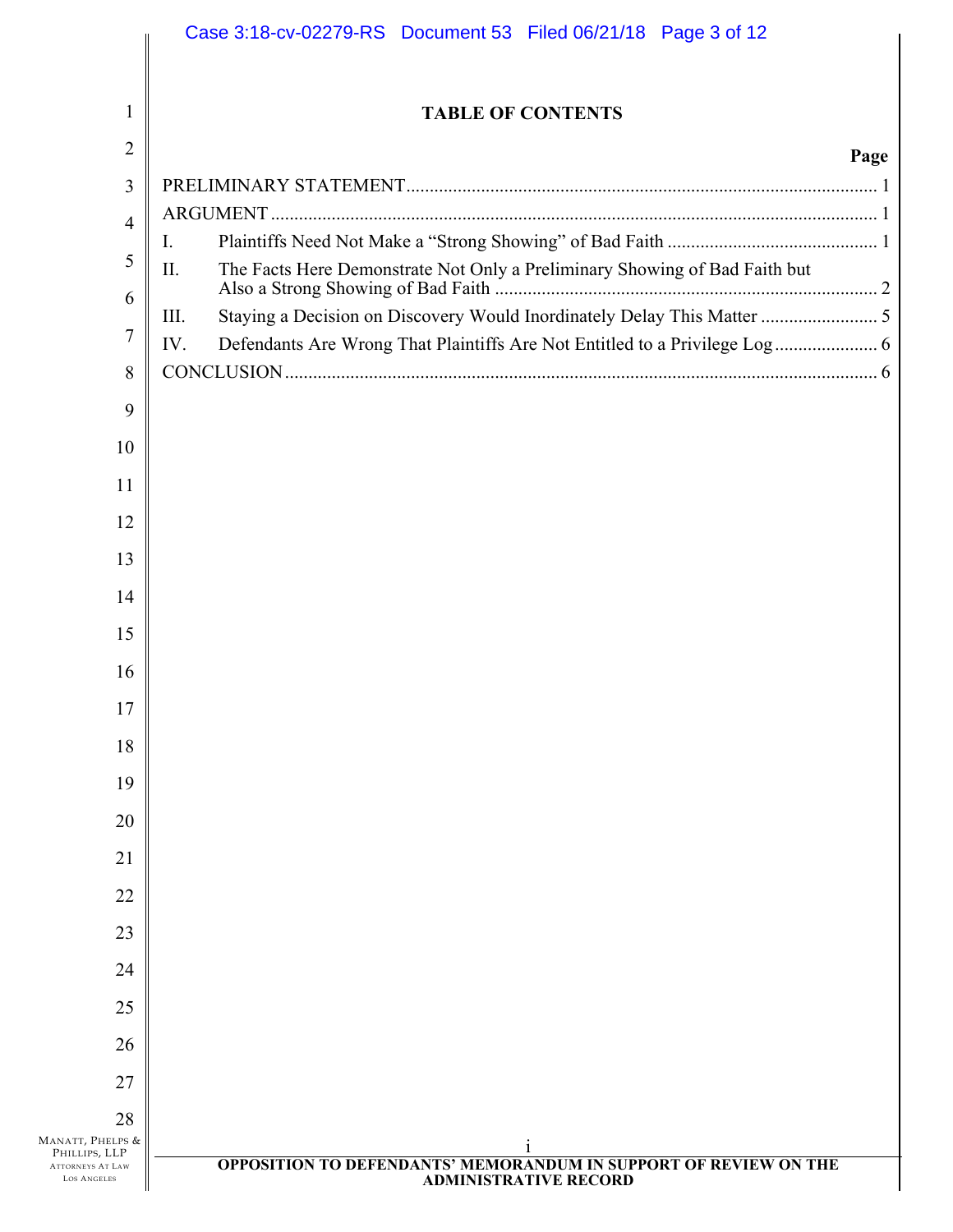|                                                                                    | Case 3:18-cv-02279-RS Document 53 Filed 06/21/18 Page 4 of 12                                                 |
|------------------------------------------------------------------------------------|---------------------------------------------------------------------------------------------------------------|
| 1                                                                                  | <b>TABLE OF AUTHORITIES</b>                                                                                   |
| $\overline{2}$                                                                     |                                                                                                               |
|                                                                                    | Page                                                                                                          |
| 3                                                                                  | <b>CASES</b><br>Alabama-Tombigbee Rivers Coal. v. Kempthorne,                                                 |
| $\overline{4}$                                                                     |                                                                                                               |
| 5                                                                                  | Citizens to Pres. Overton Park, Inc. v. Volpe,                                                                |
| 6<br>$\overline{7}$                                                                | Cook Inletkeeper v. U.S. E.P.A.,                                                                              |
| 8                                                                                  | Ctr. for Biological Diversity v. U.S. Fish & Wildlife Serv.,                                                  |
| 9<br>10                                                                            | Ctr. for Food Safety v. Vilsack,                                                                              |
| 11                                                                                 | Gill v. Dep't of Justice,                                                                                     |
| 12                                                                                 |                                                                                                               |
| 13                                                                                 | Grill v. Quinn, 10-cv-0757 (GEB) (GGH), 2012 WL 174873, at *2 (E.D. Cal. Jan.                                 |
| 14<br>15                                                                           | In re United States,                                                                                          |
| 16                                                                                 | McCrary v. Gutierrez,                                                                                         |
| 17<br>18                                                                           | Nat'l Nutritional Foods Ass'n v. Food & Drug Admin., U.S. Dep't of Health,<br>Educ. & Welfare,                |
| 19                                                                                 | Optronic Techs., Inc. v. Ningbo Sunny Elec. Co., 16-cv-06370 (EJD),                                           |
| 20                                                                                 |                                                                                                               |
| 21                                                                                 | Otero v. Kelly,                                                                                               |
| 22                                                                                 | Pub. Power Council v. Johnson,                                                                                |
| 23                                                                                 |                                                                                                               |
| 24                                                                                 | Regents of Univ. of California v. U.S. Dep't of Homeland Sec.,                                                |
| 25                                                                                 | Sokaogon Chippewa Cmty. (Mole Lake Band of Lake Superior Chippewa) v.<br>Babbitt,                             |
| 26                                                                                 |                                                                                                               |
| 27                                                                                 | Stand Up for California! v. U.S. Dep't of Interior,                                                           |
| 28                                                                                 |                                                                                                               |
| Manatt, Phelps &<br>PHILLIPS, LLP<br><b>ATTORNEYS AT LAW</b><br><b>LOS ANGELES</b> | 11<br><b>OPPOSITION TO DEFENDANTS' MEMORANDUM IN SUPPORT OF REVIEW ON THE</b><br><b>ADMINISTRATIVE RECORD</b> |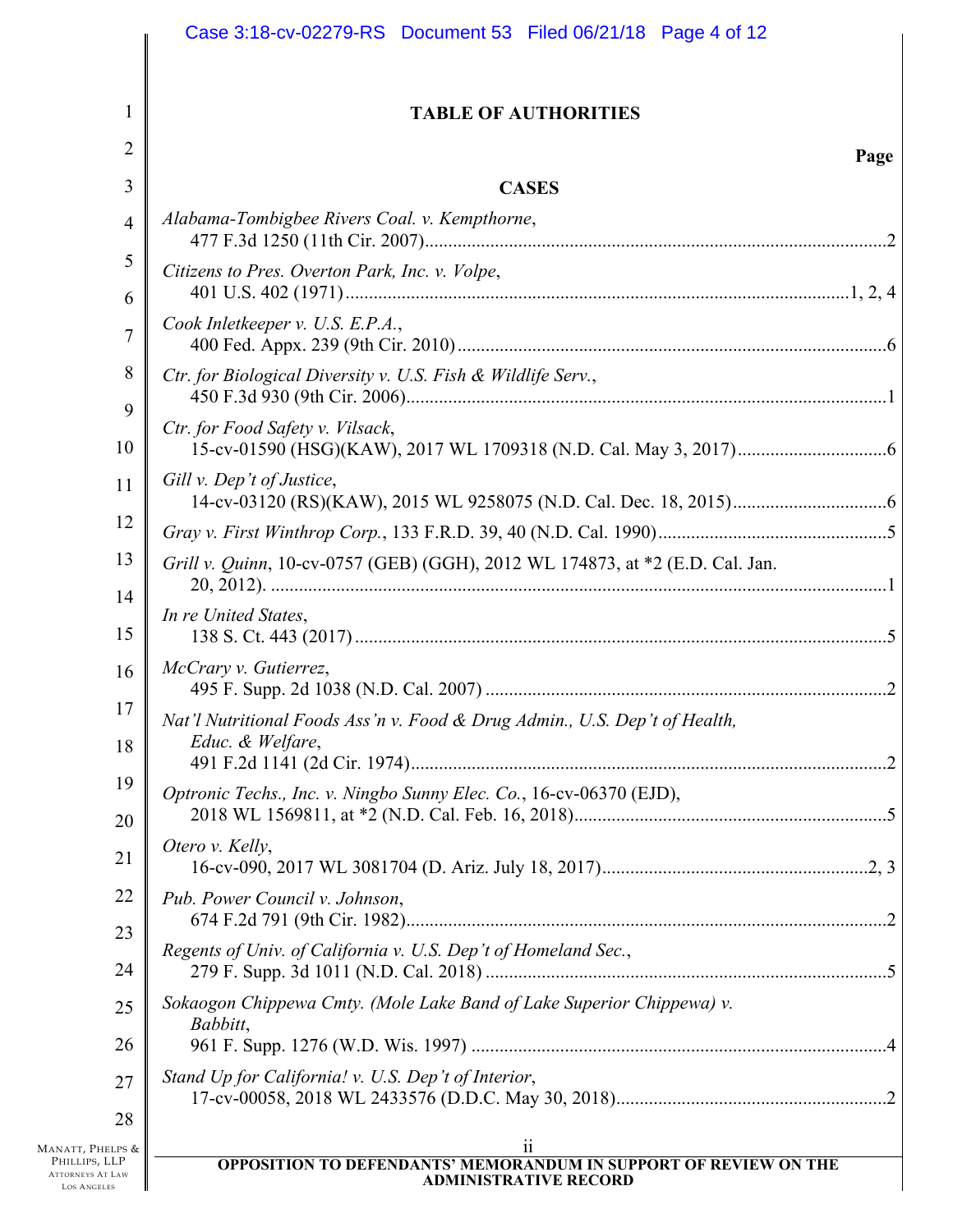|                                                                                    | Case 3:18-cv-02279-RS Document 53 Filed 06/21/18 Page 5 of 12                                                                                        |
|------------------------------------------------------------------------------------|------------------------------------------------------------------------------------------------------------------------------------------------------|
| 1                                                                                  | <b>TABLE OF AUTHORITIES</b>                                                                                                                          |
| $\overline{2}$                                                                     | (continued)                                                                                                                                          |
| $\mathfrak{Z}$                                                                     | Page<br>Tennessee Valley Ham Co. v. Bergland,                                                                                                        |
| $\overline{4}$                                                                     |                                                                                                                                                      |
| 5                                                                                  | Thompson v. U.S. Dep't of Labor,                                                                                                                     |
| 6                                                                                  | Wittman v. Personhuballah,                                                                                                                           |
| 7                                                                                  | <b>STATUTES</b>                                                                                                                                      |
| 8                                                                                  |                                                                                                                                                      |
| 9                                                                                  | <b>OTHER AUTHORITIES</b>                                                                                                                             |
| 10                                                                                 | U.S. Census Bureau, 2020 Census Operational Plan-Version 3.0 at 89, available<br>at https://www2.census.gov/programs-surveys/decennial/2020/program- |
| 11                                                                                 |                                                                                                                                                      |
| 12                                                                                 |                                                                                                                                                      |
| 13                                                                                 |                                                                                                                                                      |
| 14                                                                                 |                                                                                                                                                      |
| 15                                                                                 |                                                                                                                                                      |
| 16                                                                                 |                                                                                                                                                      |
| 17                                                                                 |                                                                                                                                                      |
| 18                                                                                 |                                                                                                                                                      |
| 19                                                                                 |                                                                                                                                                      |
| 20                                                                                 |                                                                                                                                                      |
| 21                                                                                 |                                                                                                                                                      |
| 22                                                                                 |                                                                                                                                                      |
| 23                                                                                 |                                                                                                                                                      |
| 24                                                                                 |                                                                                                                                                      |
| 25                                                                                 |                                                                                                                                                      |
| 26                                                                                 |                                                                                                                                                      |
| 27                                                                                 |                                                                                                                                                      |
| 28                                                                                 |                                                                                                                                                      |
| MANATT, PHELPS &<br>PHILLIPS, LLP<br><b>ATTORNEYS AT LAW</b><br><b>LOS ANGELES</b> | iii<br><b>OPPOSITION TO DEFENDANTS' MEMORANDUM IN SUPPORT OF REVIEW ON THE</b><br><b>ADMINISTRATIVE RECORD</b>                                       |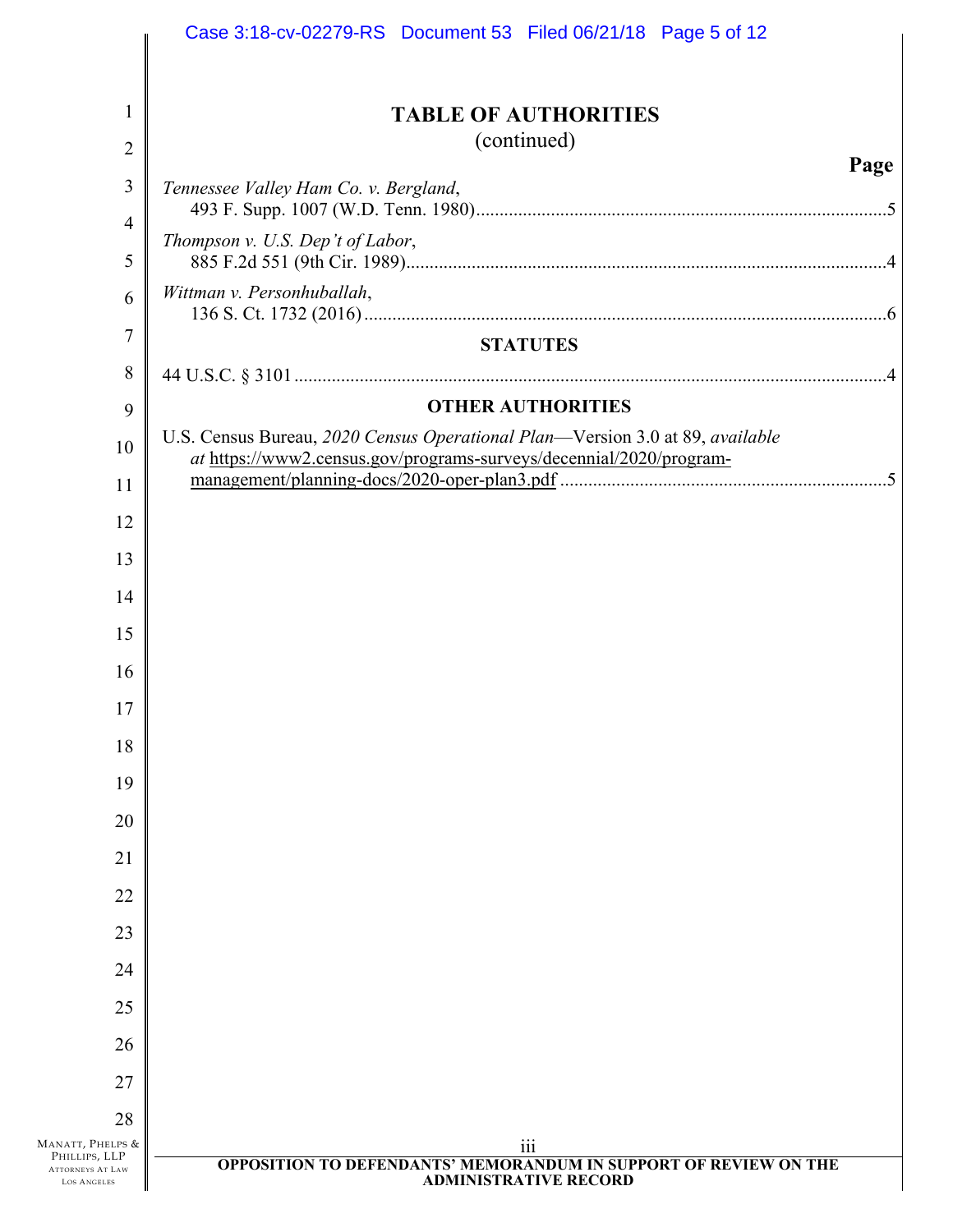2

1

# **PRELIMINARY STATEMENT**

3 4 5 6 7 8 9 10 11 12 13 In the ordinary Administrative Procedure Act case, "the focal point for judicial review should be the administrative record already in existence." *Ctr. for Biological Diversity v. U.S. Fish & Wildlife Serv.*, 450 F.3d 930, 943 (9th Cir. 2006).<sup>1</sup> This is no ordinary APA case. In their complaint, Plaintiffs allege that the Department of Commerce added the citizenship question as "a pretext for other unstated and ulterior purposes" (Compl. ¶ 115), and the limited Administrative Record ("AR") supports what that ulterior motive was. The White House, through its Chief Strategist, directed Kris Kobach, a leading advocate of anti-immigrant and voter suppression policies, to instruct Defendant Ross to include the citizenship question in the 2020 Decennial Census in order to reduce congressional representation in areas with high immigrant populations. These facts, as well as those set forth in Plaintiffs' Motion to Expand Discovery Beyond the Administrative Record ("Pl. Mot."), (Doc. 48), make the required strong preliminary showing of Defendants' bad faith to warrant extra-record discovery.

14 15 16 17 18 In addition, Defendants should not be permitted to delay this case through a discovery stay because the case must be fully resolved (including appeals) by June 2019, at which time the 2020 Census goes to print, and Defendants have not even attempted to meet the "heavy burden" required for such relief. Finally, production of a privilege log should be ordered. Privilege logs in APA cases are wholly appropriate in this district and have been previously ordered in APA

19 cases before this Court even without the strong showing of bad faith present here.

20

21

**ARGUMENT**

# **I. Plaintiffs Need Not Make a "Strong Showing" of Bad Faith**

22 23 Defendants contend that the bad-faith exception to the record-review rule only comes into play "if a plaintiff makes 'a strong showing of bad faith or improper behavior' by the agency."

- 24 (Defendants' Memorandum ["Def. Mem."], Doc. 49, at 6 [citations omitted]). Not so. The
- 25 requirement that a petitioner introduce a "strong showing" of bad faith applies only when "there
- 26 are administrative findings that were made at the same time as the decision." *Citizens to Pres.*
- 27 28  $\overline{a}$ <sup>1</sup> Plaintiffs include a constitutional claim in addition to their APA claim, and "discovery as to the non-APA claim is permissible." *Grill v. Quinn*, No. CIV S-10-0757 GEB GGH PS, 2012 WL 174873, at \*2 (E.D. Cal. Jan. 20, 2012).

MANATT, PHELPS & PHILLIPS, LLP ATTORNEYS AT LAW LOS ANGELES

### 1 **OPPOSITION TO DEFENDANTS' MEMORANDUM IN SUPPORT OF REVIEW ON THE ADMINISTRATIVE RECORD**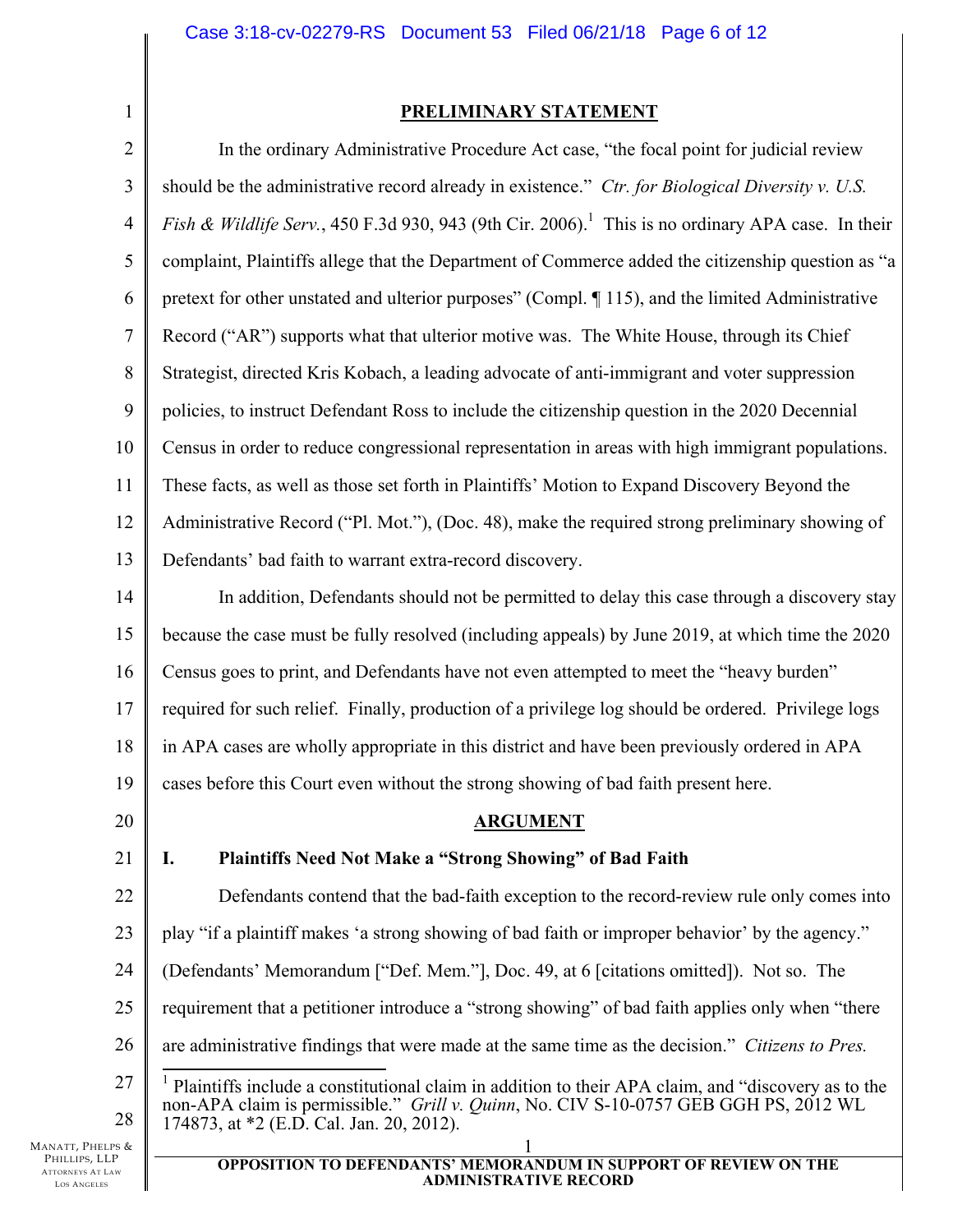| $\mathbf{1}$                                  | Overton Park, Inc. v. Volpe, 401 U.S. 402, 420 (1971). When "there are no such formal findings                                                                                                                        |  |
|-----------------------------------------------|-----------------------------------------------------------------------------------------------------------------------------------------------------------------------------------------------------------------------|--|
| $\overline{2}$                                | $\left[\right]$ it may be that the only way there can be effective judicial review is by examining the                                                                                                                |  |
| 3                                             | decisionmakers themselves." Id. The Ninth Circuit has recognized that when a petitioner alleges                                                                                                                       |  |
| $\overline{4}$                                | bad faith and is "unable to develop and present" the claim without further discovery, "petitioners"                                                                                                                   |  |
| $\mathfrak s$                                 | should proceed with discovery to develop these claims, as we do not foreclose here any legal                                                                                                                          |  |
| 6                                             | grounds for challenging the agency action." Pub. Power Council v. Johnson, 674 F.2d 791, 795                                                                                                                          |  |
| $\boldsymbol{7}$                              | (9th Cir. 1982). Because the support will come from discovery itself, a party need make only a                                                                                                                        |  |
| $8\,$                                         | "strong preliminary showing[] of bad faith" to be granted discovery. Nat'l Nutritional Foods                                                                                                                          |  |
| 9                                             | Ass'n v. Food & Drug Admin., U.S. Dep't of Health, Educ. & Welfare, 491 F.2d 1141, 1145 (2d                                                                                                                           |  |
| 10                                            | Cir. 1974); see also Stand Up for California! v. U.S. Dep't of Interior, 17-cv-00058, 2018 WL                                                                                                                         |  |
| 11                                            | 2433576, at *6 (D.D.C. May 30, 2018) (granting extra-record discovery when evidence in                                                                                                                                |  |
| 12                                            | "combination in this case raises substantial suspicion"). $^2$ Here, there was no hearing and no                                                                                                                      |  |
| 13                                            | decision by an administrative law judge, and thus Plaintiffs need only make "strong preliminary                                                                                                                       |  |
| 14                                            | showings of bad faith." Nat'l Nutritional Foods, 491 F.2d at 1145.                                                                                                                                                    |  |
| 15                                            | The Facts Here Demonstrate Not Only a Preliminary Showing of Bad Faith but Also<br>П.<br>a Strong Showing of Bad Faith                                                                                                |  |
| 16                                            | A single email can establish that discovery beyond the administrative record is                                                                                                                                       |  |
| 17                                            | appropriate. In Otero v. Kelly, 16-cv-090, 2017 WL 3081704, at *4 (D. Ariz. July 18, 2017), a                                                                                                                         |  |
| 18                                            | person who had "believed in good faith she was a U.S. citizen" later learned she was not. Id. at 1.                                                                                                                   |  |
| 19                                            | She then applied for citizenship status and her application was denied, purportedly because she                                                                                                                       |  |
| 20                                            | had once traveled on a U.S. passport that (unbeknownst to her) had been improperly issued.                                                                                                                            |  |
| 21                                            | When the United States Citizenship and Immigration Service (USCIS) produced the AR, it                                                                                                                                |  |
| 22                                            | included a single email that "indicate [d] that a conversation regarding Otero and alleged fraud                                                                                                                      |  |
| 23                                            |                                                                                                                                                                                                                       |  |
| 24                                            | <sup>2</sup> The cases cited by Defendants actually support Plaintiffs' position that a strong showing of bad<br>faith is required only when there are administrative findings, rather than when (as here) a decision |  |
| 25                                            | was issued by one agency head at the request of another agency. See, e.g., McCrary v. Gutierrez,<br>495 F. Supp. 2d 1038, 1042 (N.D. Cal. 2007) (strong showing required when an administrative                       |  |
| 26                                            | petition was processed by a National Marine Fisheries Service lab for "formal review and                                                                                                                              |  |
| 27                                            | clearance' in accordance with the 'the normal chain of review'"); Alabama-Tombigbee Rivers<br>Coal. v. Kempthorne, 477 F.3d 1250, 1254 (11th Cir. 2007) (applying strong showing standard                             |  |
| 28                                            | when petitioners challenged agency's seven-year formal rulemaking process that resulted in two<br>separate final rules).                                                                                              |  |
| Manatt, Phelps &<br>PHILLIPS, LLP             | $\overline{c}$<br><b>OPPOSITION TO DEFENDANTS' MEMORANDUM IN SUPPORT OF REVIEW ON THE</b>                                                                                                                             |  |
| <b>ATTORNEYS AT LAW</b><br><b>LOS ANGELES</b> | <b>ADMINISTRATIVE RECORD</b>                                                                                                                                                                                          |  |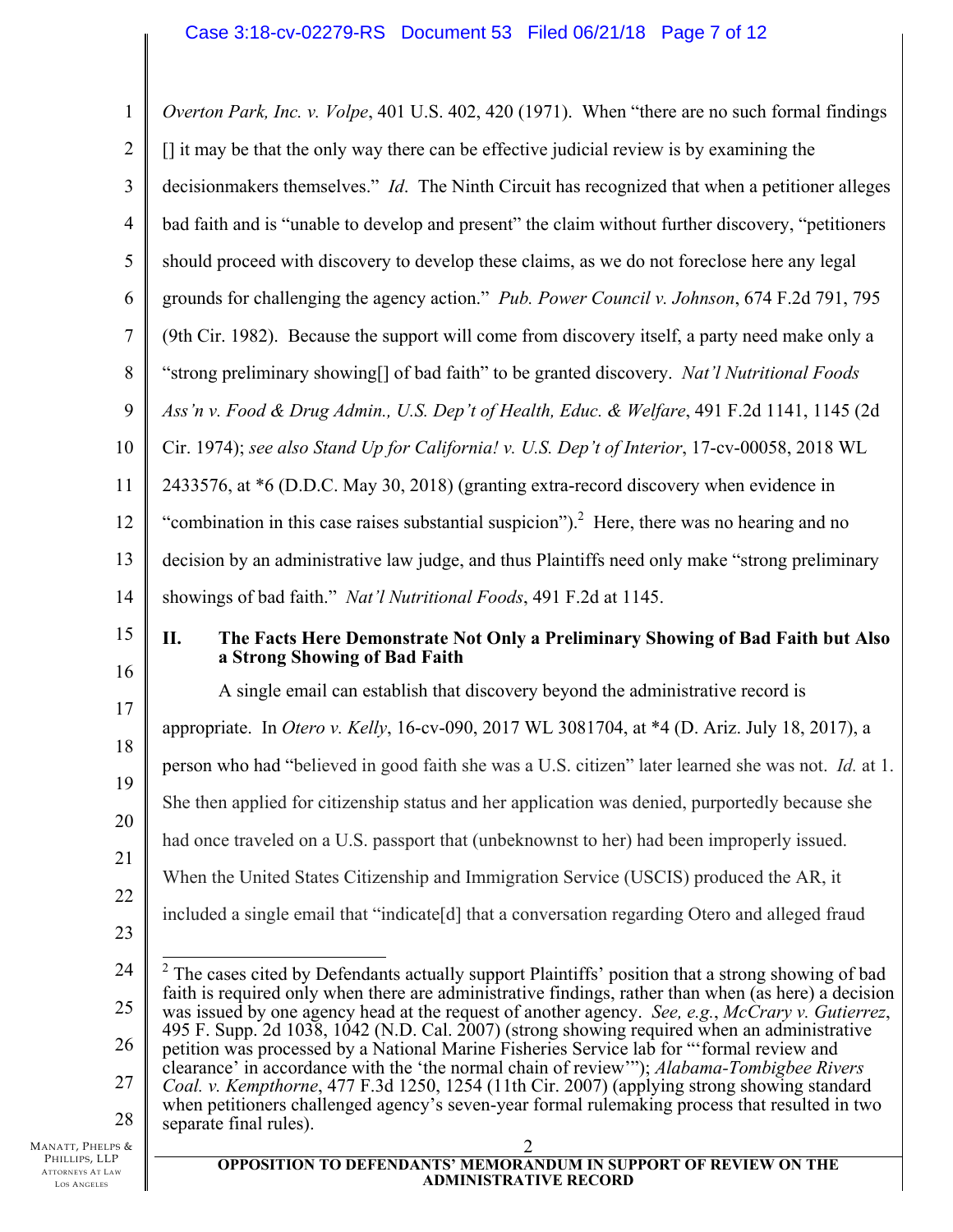## Case 3:18-cv-02279-RS Document 53 Filed 06/21/18 Page 8 of 12

may have occurred prior to the decisions issued in this case." *Id.* at \*4. Acknowledging that Otero's allegation of bad faith was "speculative," the district court nevertheless held that the "Oteros have pointed to specific facts justifying their [discovery] requests," and that they had therefore made a "strong showing of bad faith or improper behavior." *Id.*

5 6 7 8 9 10 11 12 13 14 15 16 Likewise here, there is an email that provides "specific facts" justifying Plaintiffs' request for discovery. The email suggests that, months before the request for a citizenship question surfaced from the Department of Justice ("DOJ"), White House Chief Strategist Steve Bannon directed a key administration ally to demand that the Secretary of Commerce include the question in the Census for facially unlawful reasons. This email was sent three months after the Census Bureau, operating independently of political influence, had certified to Congress that it would not add to the five categories of questions contemplated for the Census that had been utilized for decades. This email alone—even without the stridently anti-immigrant rhetoric that surrounded the President's campaign, the inexplicable about-face of the Department of Commerce on the citizenship question, and the fact that Defendant Ross ignored every independent authority he consulted on the subject (including his own scientific experts)— just as in *Otero*, makes a strong showing of bad faith, thus warranting extra-record discovery. *Id*. 3

17 18 19 20 21 22 23 24 25 26 27 Remarkably, Defendants did not produce this email as part of the AR. The only reason Plaintiffs are aware that Kris Kobach emailed Secretary Ross on July 14, 2017, to demand a citizenship question on the Census is that Kobach forwarded a copy of that email to Wendy Teramoto, Ross's Chief of Staff, on July 21, 2017, after "meeting [Teramoto] on the phone this afternoon." (AR00763). Three days later, Teramoto again offered to speak with Kobach on the phone, and then suggested instead he speak (again) with Secretary Ross the next day. (AR00763). There are no documents in the AR regarding Kobach and Ross's "telephone discussion from a few months ago." (AR00764). There are no documents regarding his telephone conversation with Ross on July 25. And most significantly, the original email from Kobach to Ross on July 14 was not produced. Because the original email was not produced, the AR does not include any response from

1

2

3

4

 $\overline{\phantom{a}}$ <sup>3</sup> *See* Pl. Mot., Doc. 48, at 2-6.

MANATT, PHELPS & PHILLIPS, LLP ATTORNEYS AT LAW LOS ANGELES

<sup>28</sup>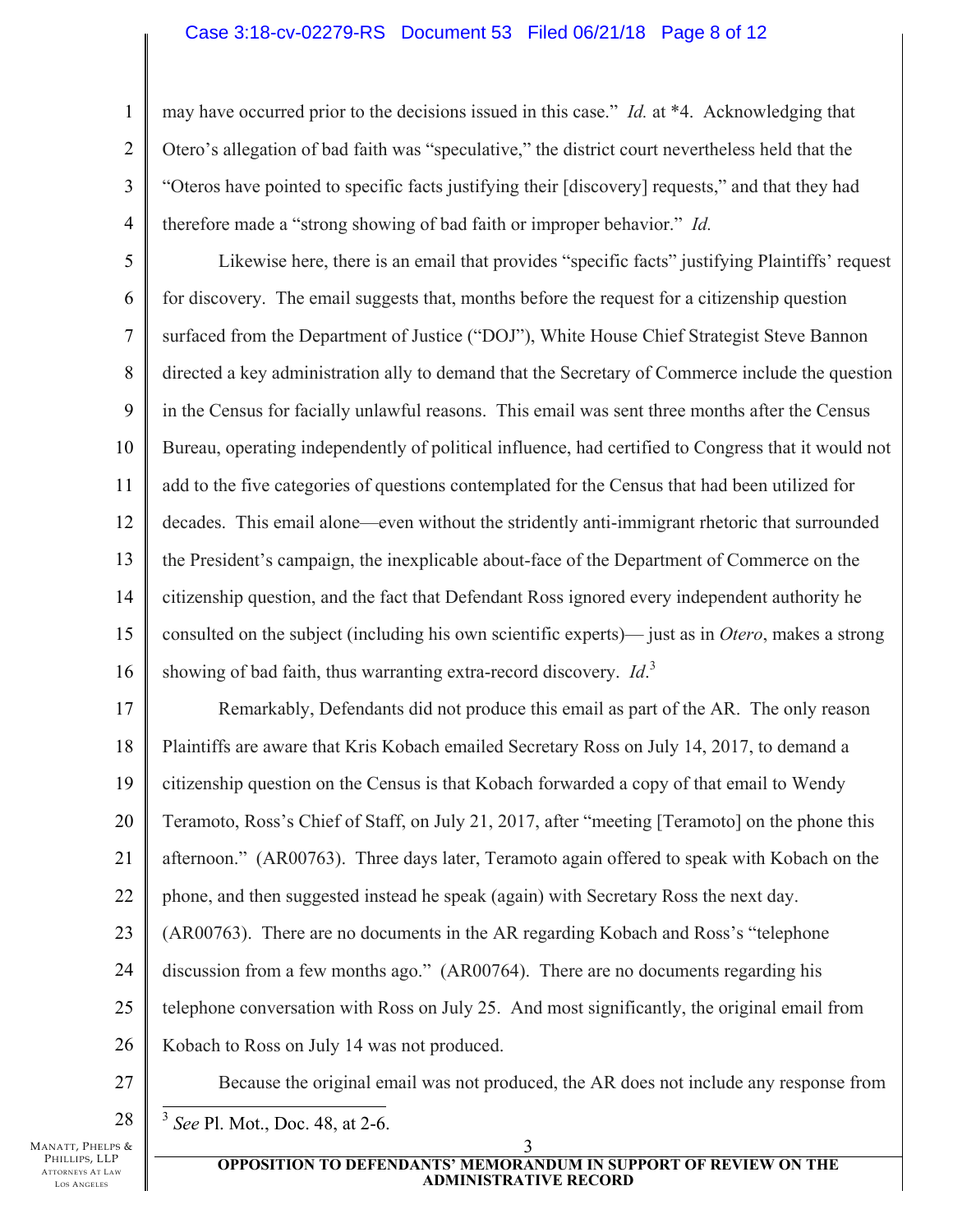## Case 3:18-cv-02279-RS Document 53 Filed 06/21/18 Page 9 of 12

4 Ross to Kobach, which would have been expected given the extraordinary nature of the email. Any department secretary receiving such a communication who intended to carry out his duties in good faith would likely have responded, since political influence from the White House can serve as grounds to vacate an administrative decision. *See Sokaogon Chippewa Cmty. (Mole Lake Band of Lake Superior Chippewa) v. Babbitt*, 961 F. Supp. 1276, 1282 (W.D. Wis. 1997) ("[I]f the officials were directed specifically not to approve plaintiffs' application because of these political factors, the department's decision would have to be vacated").

8 9 10 11 12 13 14 Two likely conclusions can be drawn from the fact that the AR does not include a plainly significant email, or any record of the meetings with Kobach. Either the original email was not maintained (in violation of the Federal Records Act, *see* 44 U.S.C. § 3101) or Defendants excluded it, despite the fact that it was "considered by agency decision-makers" during the administrative process. *Thompson v. U.S. Dep't of Labor*, 885 F.2d 551, 555 (9th Cir. 1989). Failure to either preserve or produce this email thread itself provides evidence of "bad faith or improper behavior" sufficient to merit additional discovery. *Overton Park*, 401 U.S at 420.<sup>4</sup>

15 16 17 18 19 20 21 22 23 24 25 26 27 Defendants cannot credibly argue that they withheld the original email from Kobach to Ross to avoid providing duplicate documents. After all, much of the AR it has provided consists of duplicate documents. For example, the record includes over 280 near-identical form letters sent by Defendant Ross or Defendant Jarmin in response to letters from Congress, the public, or advocates regarding the citizenship question. The AR includes every copy of each such letter, even those sent in response to a single inquiry. (*See, e.g.*, AR000920-001044, containing 124 identical responses to a single letter). The record likewise contains hundreds of pages of information such as prior Census and ACS materials (AR000001-53; AR000485-523), reports on past censuses that are available on the agency's website or were published in the Federal Register (AR000054-270), and 67 pages tabulating news coverage of the agency's decision (AR000666-  $733$ ).<sup>5</sup> When the duplicate, publicly available, and irrelevant material is removed, the AR here is <sup>4</sup> As noted in their original motion, in addition to relevant document discovery, Plaintiffs seek to depose, among others, Ross, Jarmin, Abowd, Bannon, and Kobach, along with a number of the experts who spoke to Ross, including, but not limited to, Pierce, Groves, and Habermann. (Pl.

28 Mot., Doc. 48, at 6).

MANATT, PHELPS & PHILLIPS, LLP ATTORNEYS AT LAW LOS ANGELES

1

2

3

5

6

7

 $\frac{5}{3}$  To the extent that Ross relied on this media coverage in making his decision, as suggested by its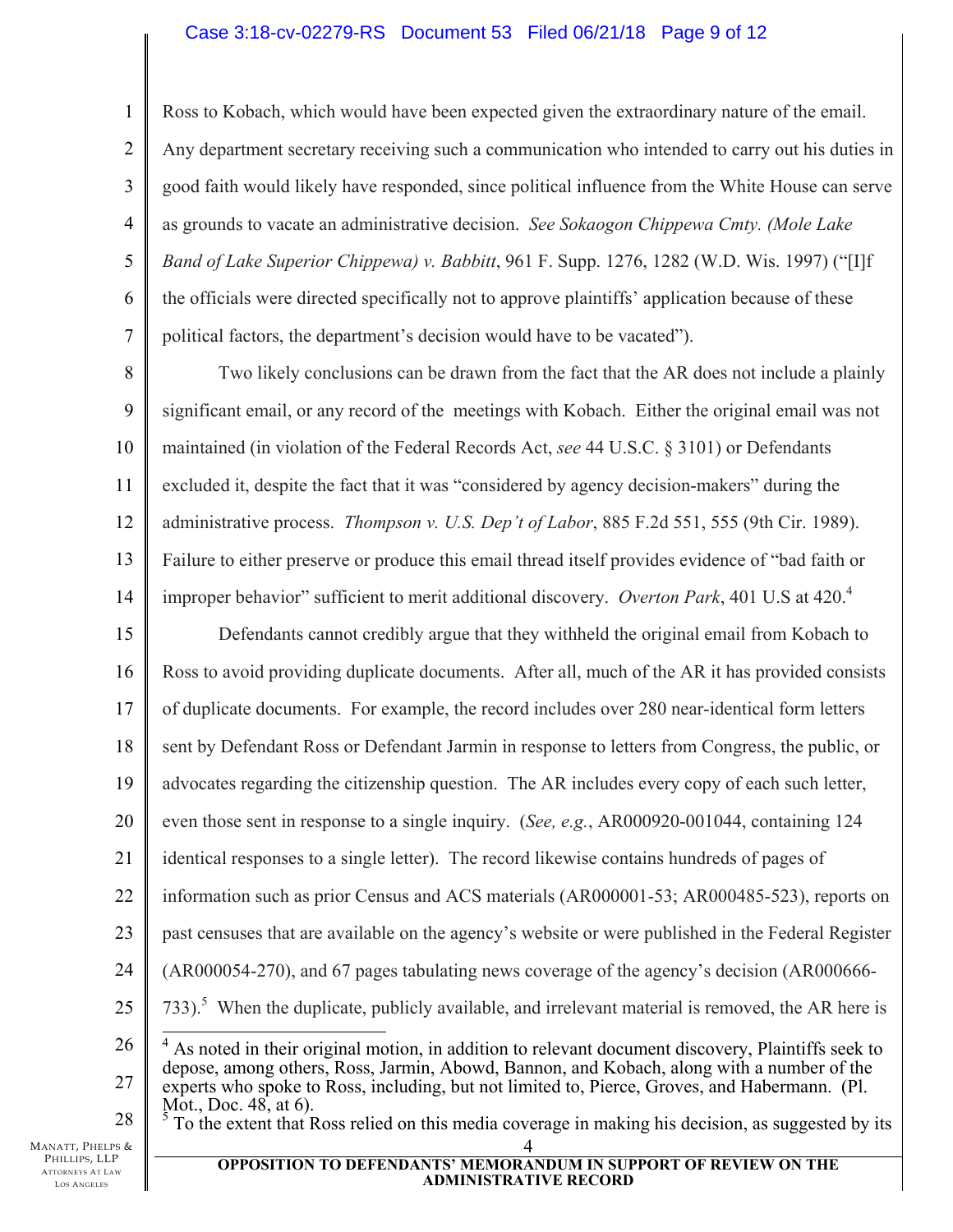slight, further indicating that extra-record discovery is appropriate.

2

1

# **III. Staying a Decision on Discovery Would Inordinately Delay This Matter**

3 4 5 6 7 8 9 10 11 12 "The mere filing of a motion to dismiss is not ordinarily sufficient to stop the discovery process, derail a case schedule, and delay proceedings." *Optronic Techs., Inc. v. Ningbo Sunny Elec. Co.*, 16-cv-06370 (EJD), 2018 WL 1569811, at \*2 (N.D. Cal. Feb. 16, 2018). In this district, a party seeking a stay of discovery carries a "heavy burden" and "must show a particular and specific need for the protective order, as opposed to making stereotyped or conclusory statements." *Gray v. First Winthrop Corp.*, 133 F.R.D. 39, 40 (N.D. Cal. 1990) (denying motion to stay discovery pending motion to dismiss). Defendants have failed to make any such showing here. Staying discovery during the pendency of a motion to dismiss is "directly at odds with the need for expeditious resolution of litigation," and such a stay is typically only appropriate when the complaint is "utterly frivolous," something Defendants here have not even alleged. *Id.*

13 14 15 16 17 18 19 20 21 22 23 24 25 26 27 Defendants rely on a single case to argue that this Court should defer any decision on discovery until it has resolved Defendants' not-yet-filed motion to dismiss. *See In re United States*, 138 S. Ct. 443, 445 (2017). But *In re United States* itself shows why resolving the discovery motion is so critical here. There, Plaintiffs filed a motion on October 9, 2017, to complete the record, but Defendants sought a stay first at the Ninth Circuit and then the Supreme Court, which "made it impossible to send a final judgment to our court of appeals by March 5," factoring into the court's decision to enjoin the government. *Regents of Univ. of California v. U.S. Dep't of Homeland Sec.*, 279 F. Supp. 3d 1011, 1047 (N.D. Cal. 2018). The parties here do not have three months to spare. Printing of Census forms is scheduled to begin in less than a year, so this case must be resolved (including all appeals) long before then.<sup>6</sup> Defendants have not shown "why discovery in this case is any more burdensome than it is on parties to other civil litigations," and therefore discovery should not be stayed. *Optronic*, 2018 WL 1569811, at \*2.  $\overline{a}$ inclusion in the record, that fact speaks to the arbitrary and capricious nature of the decision itself. *See Tennessee Valley Ham Co. v. Bergland*, 493 F. Supp. 1007, 1020 (W.D. Tenn. 1980) (holding agency action to be arbitrary and capricious when record showed that the agency "felt compelled by Congressional and media pressure"). 6 U.S. Census Bureau, *2020 Census Operational Plan*—Version 3.0 at 89, *available at* 

28 https://www2.census.gov/programs-surveys/decennial/2020/program-management/planningdocs/2020-oper-plan3.pdf.

MANATT, PHELPS & PHILLIPS, LLP ATTORNEYS AT LAW LOS ANGELES

### 5 **OPPOSITION TO DEFENDANTS' MEMORANDUM IN SUPPORT OF REVIEW ON THE ADMINISTRATIVE RECORD**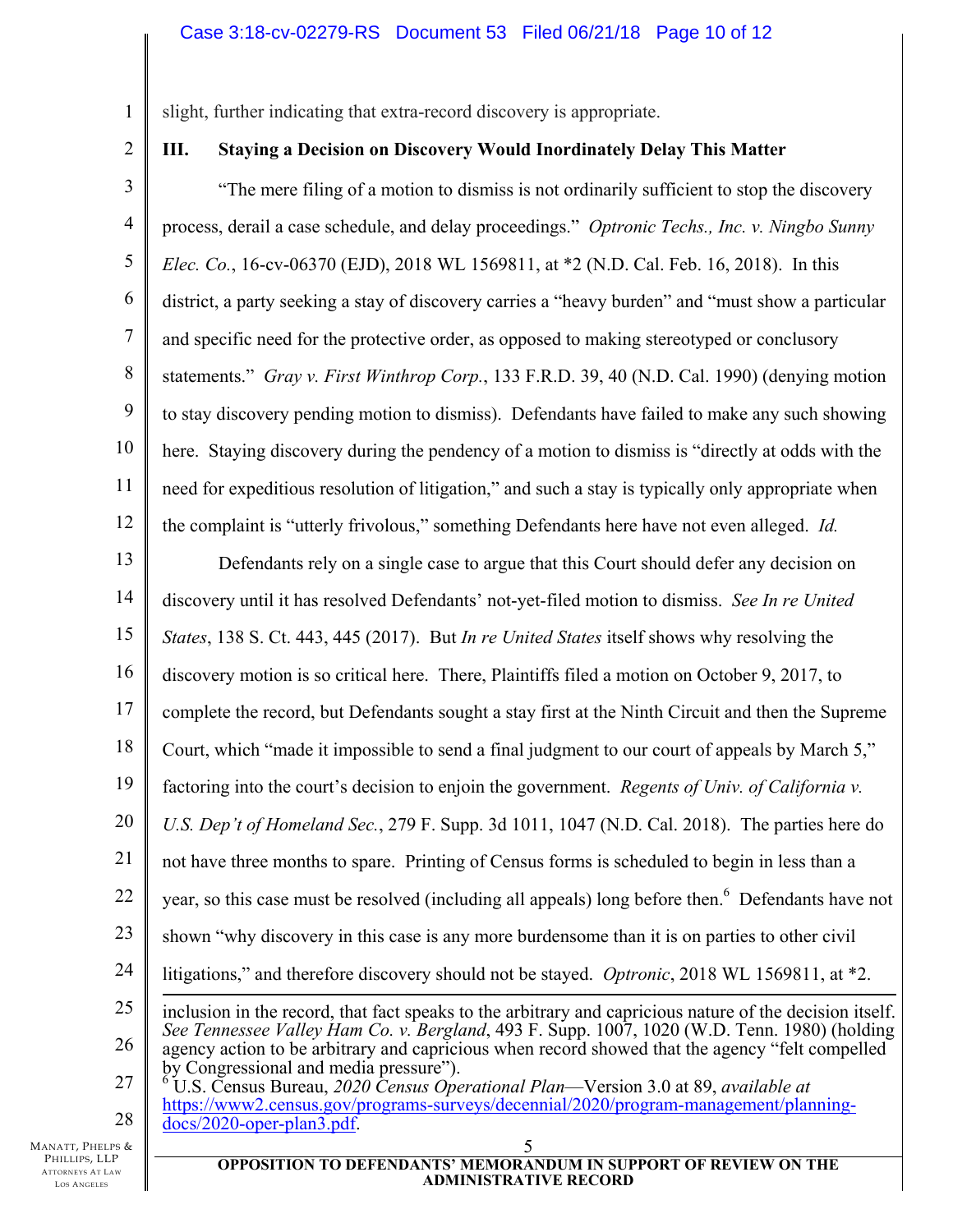1 2

3

4

5

6

7

8

# **IV. Defendants Are Wrong That Plaintiffs Are Not Entitled to a Privilege Log**

Arthur Gary, the author of DOJ's request to Ross, admitted on December 29, 2017, that he wrote the request for a citizenship question "on behalf of the Department at the request of leadership, working with John."<sup>7</sup> "John" is likely John Gore, now head of the DOJ's Civil Rights Division, and (like Kobach) a longtime advocate for election plans that have been struck down by courts for racial bias. *See, e.g.*, *Wittman v. Personhuballah*, 136 S. Ct. 1732, 1734 (2016). A privilege log is necessary, *inter alia*, to review contacts between Gore and Gary, and between either of them and Ross, as part of the review of whether Defendants acted in bad faith.

9 10 11 12 13 14 15 16 17 18 19 20 21 In any even privilege logs in APA actions are routine in this district. While "purely internal deliberative materials may be protected from inclusion in the administrative record," to withhold such documents, "Defendants must make a specific showing establishing the application of a privilege for each document that it contends that it may withhold based on privilege." *Gill v. Dep't of Justice*, 14-cv-03120 (RS)(KAW), 2015 WL 9258075, at \*7 (N.D. Cal. Dec. 18, 2015). Defendants have not done so here. Instead, Defendants cite for support nonbinding authority from out of this circuit and district. $8 \text{ In the only Ninth Circuit case Defendants cite, a privilege}$ log was not necessary because there was no "clear evidence that the EPA did consider those documents" at all. *Cook Inletkeeper v. U.S. E.P.A.*, 400 Fed. Appx. 239, 240 (9th Cir. 2010). As Defendants tacitly acknowledge with a single "*but see*" citation, in this district Defendants in APA cases "shall provide a privilege log that describes the document, identifies the basis for its withholding, and substantiates any claimed deliberative process privilege." *Ctr. for Food Safety v. Vilsack*, 15-cv-01590 (HSG)(KAW), 2017 WL 1709318, at \*5 (N.D. Cal. May 3, 2017).

# **CONCLUSION**

23 24 25 26 For the reasons stated above as well as those set forth in Plaintiffs' Motion, Plaintiffs respectfully request that the Court issue an order (1) confirming Plaintiffs' right to take immediate discovery outside the administrative record, and (2) ordering Defendants to produce a privilege log in connection with the administrative record and all future document productions.

27

28

22

MANATT, PHELPS & PHILLIPS, LLP ATTORNEYS AT LAW LOS ANGELES

 $\overline{a}$ <sup>7</sup> *See* https://assets.documentcloud.org/documents/4403719/JMD-Response-Documents.pdf. 8 *See* Def. Mem., Doc. 49, at 9-10.